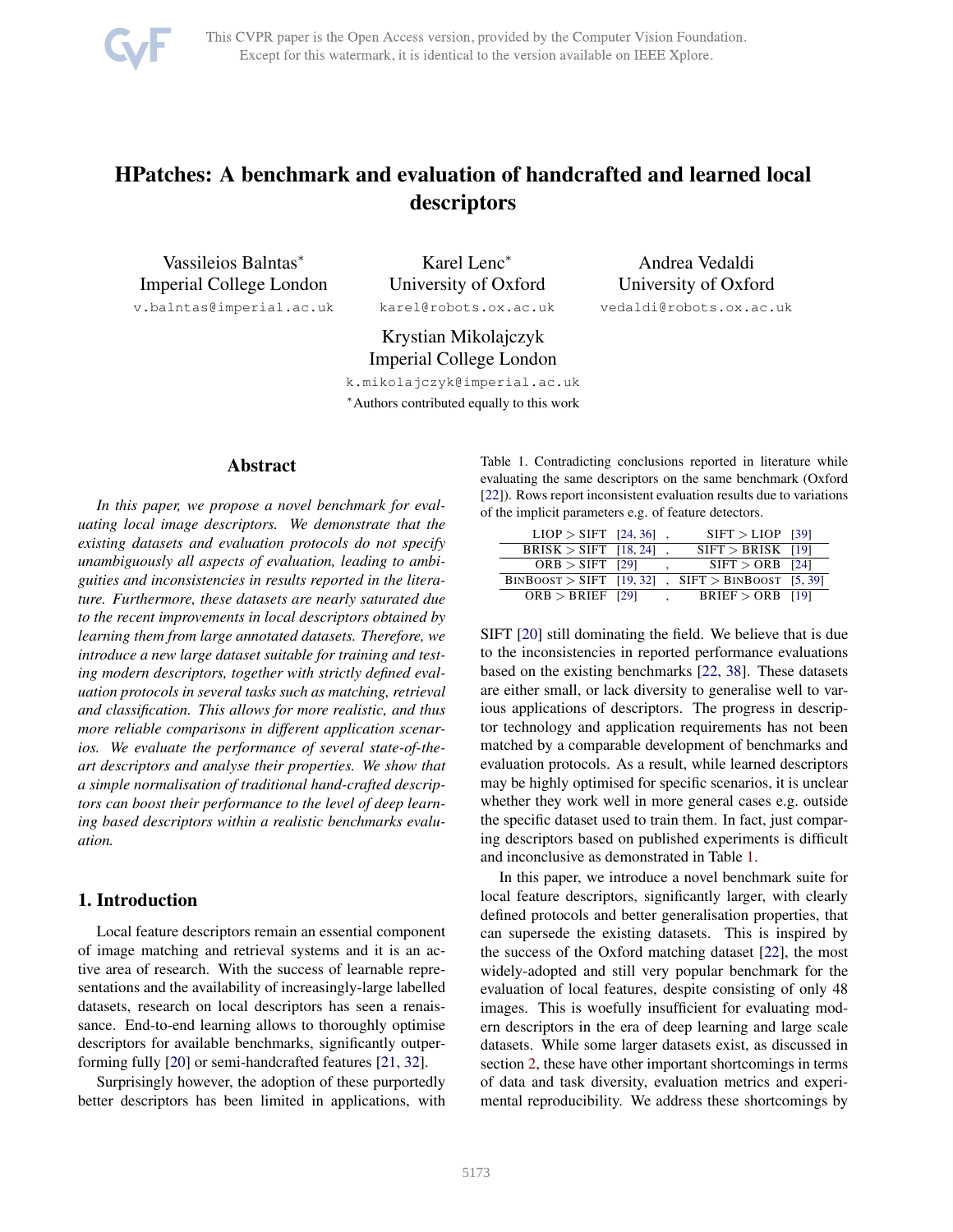identifying and satisfying crucial requirements from such a benchmark in section [3.](#page-2-0)

Data diversity is considered especially important for evaluating various properties of descriptors. To this end, we collect a large number of multi-image sequences of different scenes under real and varying capturing conditions, as discussed in section [4.](#page-3-0) Scenes are selected to be representative of different use cases and captured under varying viewpoint, illumination, or temporal conditions, including challenging nuisance factors often encountered in applications. The images are annotated with ground-truth transformations, that allow to identify unique correspondences necessary to assess the quality of matches established by descriptors.

Reproducibility and fairness of comparisons is crucial in benchmarks. This is addressed by eliminating the influence of detector parameters. Hence, the benchmark is based on extracted local image patches rather than whole images, which brings important benefits: i) it allows to compare descriptors modulus the choice of detectors, ii) it simplifies the process and makes the experiments reproducible, and, importantly, iii) it avoids various biases, e.g. the number or size of measurement regions or semi-local geometric constraints that make the results from image-based benchmarks incomparable (section [2\)](#page-1-0).

Task diversity is another requirement rarely addressed in exisiting evaluation benchmarks. To this end, we define three complementary benchmarking tasks in section [5:](#page-4-0) patch verification (classification of patch pairs), image matching, and patch retrieval. These are representative of different use cases and, as we show in the experiments, detectors rank differently depending on the task considered.

While this work is focused on local descriptors, the proposed dataset contains groundtruth, including pairwise geometric transformations, that will allow future evaluations of feature detectors as well. We believe that this benchmark will enable the community to gain new insights in state-of-the-art local feature matching since it is more diverse and significantly larger than any existing dataset used in this field. We assess various methods including simple baselines, handcrafted ones, and state-of-the-art learned descriptors in section [6.](#page-5-0) The experimental results show that descriptor performance and their ranking may vary in different tasks, and differs from the results reported in the literature. This further highlights the importance of introducing a large, varied and reproducible evaluation benchmark for local descriptors.

All benchmark data and code implementing the evalua-tion protocols are made publicly available<sup>[1](#page-1-1)</sup>.

#### <span id="page-1-1"></span><sup>1</sup><https://github.com/hpatches>

#### <span id="page-1-0"></span>2. Review of existing benchmarks

In this section we review existing datasets and benchmarks for the evaluation of local descriptors and discuss their main shortcomings.

#### 2.1. Image-based benchmarks

In image matching benchmarks, descriptors are used to establish correspondences between images of the same objects or scenes. Local features, extracted from each image by a co-variant detector, are matched by comparing their descriptors, typically with a nearest-neighbor approach. Then, putative matches are assessed for compatibility with the known geometric transformation between images (usually an homography) and the relative number of correspondences is used as the evaluation measure.

The most widely-adopted benchmark for evaluating descriptors and detectors is the *Oxford matching dataset* [\[22\]](#page-8-3). It consists of image sequences of 8 scenes, each containing 6 images, and ground-truth homographies. While the Oxford dataset contains images that are all captured by a camera, *Generated Matching dataset* [\[14\]](#page-8-12) is obtained by generating images using synthetic transformations, and contains 16 sequences of 48 images. However, the synthetic nature of the transformations does not model all noise that typically occurs in the capturing process, thus making this data less challenging than the Oxford data [\[4\]](#page-8-13). The *DTU Robots dataset* [\[1\]](#page-8-14) contains real images of 3D objects, captured using a robotic arm in controlled laboratory conditions, which is suitable for certain application scenarios but of limited diversity in the data. The *Hanover dataset* [\[11\]](#page-8-15) investigates high-resolution matching and contains images of up to 8 megapixels with highly accurate ground-truth homographies. However, it is also limited by containing only 5 scenes. The *Edge Foci dataset* [\[42\]](#page-9-0) consists of sequences with very strong changes in viewing conditions, making the evaluation somewhat specialized to extreme cases; furthermore, the groundtruth for non-planar scenes does not uniquely identify the correspondences since the transformations cannot be approximated well by homographies. Similarly, the *WxBs dataset* [\[25\]](#page-8-16) focuses on very wide baseline matching, with extreme changes in geometry, illumination, and appearance over time.

All these datasets share an important shortcoming that leaves scope for variations in different descriptor evaluations: there is no pre-defined set of regions to match. As a consequence, results depend strongly on the choice of detector (method, implementation, and parameters), making the comparison of descriptors very difficult and unreliable. This is demonstrated in table [1](#page-0-0) where different papers reach different conclusions even when they are evaluated on the same data using the same protocol.

Defining centre locations of features to match does not constrain the problem sufficiently either. For example, this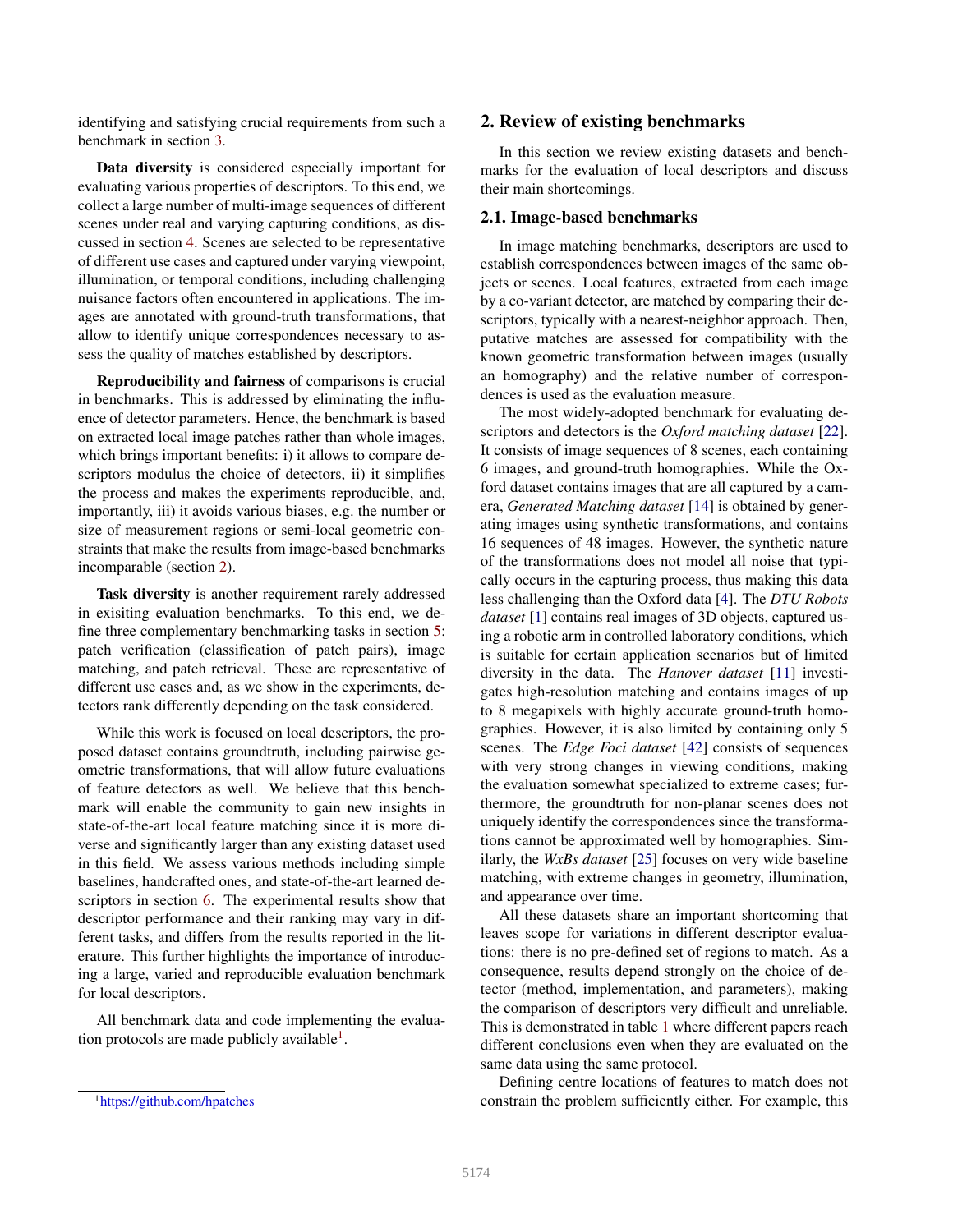<span id="page-2-1"></span>Table 2. Effect of using a different  $\rho$  to scale the size of the detected DoG keypoint to the size of the measurement region. Columns 1|X represent matching scores between the first and the X image in the sequence for different scaling factors *ρ*.

|              | If the sequence for unicrem sealing factors $\rho$ . |                         |      |             |      |
|--------------|------------------------------------------------------|-------------------------|------|-------------|------|
| $\rho$       |                                                      | $1 2 \t1 3 \t1 4 \t1 5$ |      |             | 1 6  |
| $\mathbf{1}$ | 0.31                                                 | 0.13                    | 0.05 | 0.03        | 0.01 |
| 4            | 0.68                                                 | 0.44                    |      | $0.24$ 0.15 | 0.11 |
| 12           | 0.80                                                 | 0.67                    | 0.54 | 0.42        | 0.35 |
| 20           | 0.87                                                 | 0.77                    | 0.69 | 0.55        | 0.50 |

does not fix the region of the image used to compute the descriptor, typically referred to as the *measurement region*. Usually the measurement region is set to a fixed but arbitrarily set scaling of the feature size, and this parameter is often not reported or varies in papers. Unfortunately, this has a major impact on performance [\[31\]](#page-8-17). Table [2](#page-2-1) shows matching scores for different scaling factors of the measurement re-gion in the Oxford data.<sup>[2](#page-2-2)</sup> Variations of more than  $50\%$  mAP occur; in fact, due to the planarity of such scenes, larger measurement regions lead to improved matching results.

In order to control for the size of the measurement region and other important parameters such as the amount of blurring, resolution of the normalized patch used to compute a descriptor [\[34\]](#page-8-18), or use of semi-local geometric constraints, we argue that a descriptor benchmark should be based on *image patches* rather than whole images. Thus, all such ambiguities are removed and a descriptor can be represented and evaluated as a function  $f(x) \in \mathbb{R}^D$  that maps a patch  $x \in \mathbb{R}^{H \times H \times 3}$  to a *D*-dimensional feature vector. This type of benchmark is discussed next.

#### 2.2. Patch-based benchmarks

Patch based benchmarks consist of patches extracted from interest point locations in images. The patches are then normalised to the same size, and annotated pair- or group-wise with labels that indicate positive or negative examples of correspondence. The annotation is typically established by using image groundtruth, such as geometric transformations between images. In case of image based evaluations the process of extracting, normalising and labelling patches leaves scope for variations and its parameters differ between evaluations.

The first popular patch-based dataset was *Photo-Tourism* [\[38\]](#page-8-11). Since its introduction, the many benefits of using patches for benchmarking (section [5.3\)](#page-5-1) became apparent. PhotoTourism introduced a simple and unambiguous evaluation protocol, which we refer to as *patch verification*: given a pair of patches, the task is to predict whether they match or not, which reduces the matching task to a binary classification problem. This formulation is particularity suited for learning-based methods, including CNNs and metric learning in particular due to the large number

<span id="page-2-3"></span>Table 3. Comparison of existing datasets and the proposed HPatches dataset.

| -iPatches dataset.   |       |                |       |           |
|----------------------|-------|----------------|-------|-----------|
| dataset              | patch | <b>Niverse</b> | 12180 | multitast |
| Photo Tourism [37]   |       |                |       |           |
| <b>DTU</b> [1]       |       |                |       |           |
| Oxford-Affine [22]   |       |                |       |           |
| Synth. Matching [14] |       |                |       |           |
| <b>CVDS</b> [9]      |       |                |       |           |
| Edge Foci [42]       |       |                |       |           |
| RomePatches [26]     |       |                |       |           |
| <b>RDED</b> [10]     |       |                |       |           |
| <b>HPatches</b>      |       |                |       |           |

patches available in this dataset. The main limitation of PhotoTourism is its scarce data diversity (there are only three scenes: Liberty, Notre-Dame and Yosemite), task diversity (there is only the patch verification task), and feature type diversity (only DoG features were extracted). The *CVDS dataset* [\[9\]](#page-8-20) addresses the data diversity issue by extracting patches from five MPEG-CDVS: Graphics, Paintings, Video, Buildings and Common Objects. Despite its notable variety, experiments have shown that the state-ofthe-art descriptors achieve high performance scores on this data [\[3\]](#page-8-23). The *RomePatches dataset* [\[26\]](#page-8-21) consider a query ranking task that reflects image retrieval scenario, but is limited to 10*K* patches, which makes it an order of magnitude smaller than PhotoTourism.

## 2.3. Metrics

In addition to choosing data, patches, and tasks, the choice of evaluation metric is also important. For classification, the Receiver Operating Characteristic (ROC) curves have often been used [\[12,](#page-8-24) [13\]](#page-8-25) as the basis for comparison. However, patch matching is intrinsically highly unbalanced, with many more negative than positive correspondence candidates; ROC curves are less representative for unbalanced data and, as a result, a strong performance in ROC space does not necessarily generalise to a strong performance in applications, such as the nearest-neighbor matching [\[30,](#page-8-26) [39,](#page-8-6) [5,](#page-8-10) [33\]](#page-8-27). Several papers [\[38,](#page-8-11) [32,](#page-8-2) [33\]](#page-8-27) reported at a single point on the ROC curve (FPR95, i.e. the false positive rate at 95% true positive recall) which is more appropriate for unbalanced data than the equal error rate or the area under the ROC curve; however, this reduces the information provided by the whole curve. Precision-Recall and mean Average Precision (mAP) are much better choices of metrics for unbalanced datasets – for example DBRIEF [\[33\]](#page-8-27) is excellent in ROC space but has very low  $(\approx 0.01)$  mAP the Oxford dataset [\[19\]](#page-8-8).

## <span id="page-2-0"></span>3. Benchmark design

We address the shortcomings of the existing dataset, discussed in section [2,](#page-1-0) by identifying the following requirements:

<span id="page-2-2"></span> $2mAP$  is computed on the Leuven sequence in the Oxford matching dataset using the DoG detector and SIFT descriptor.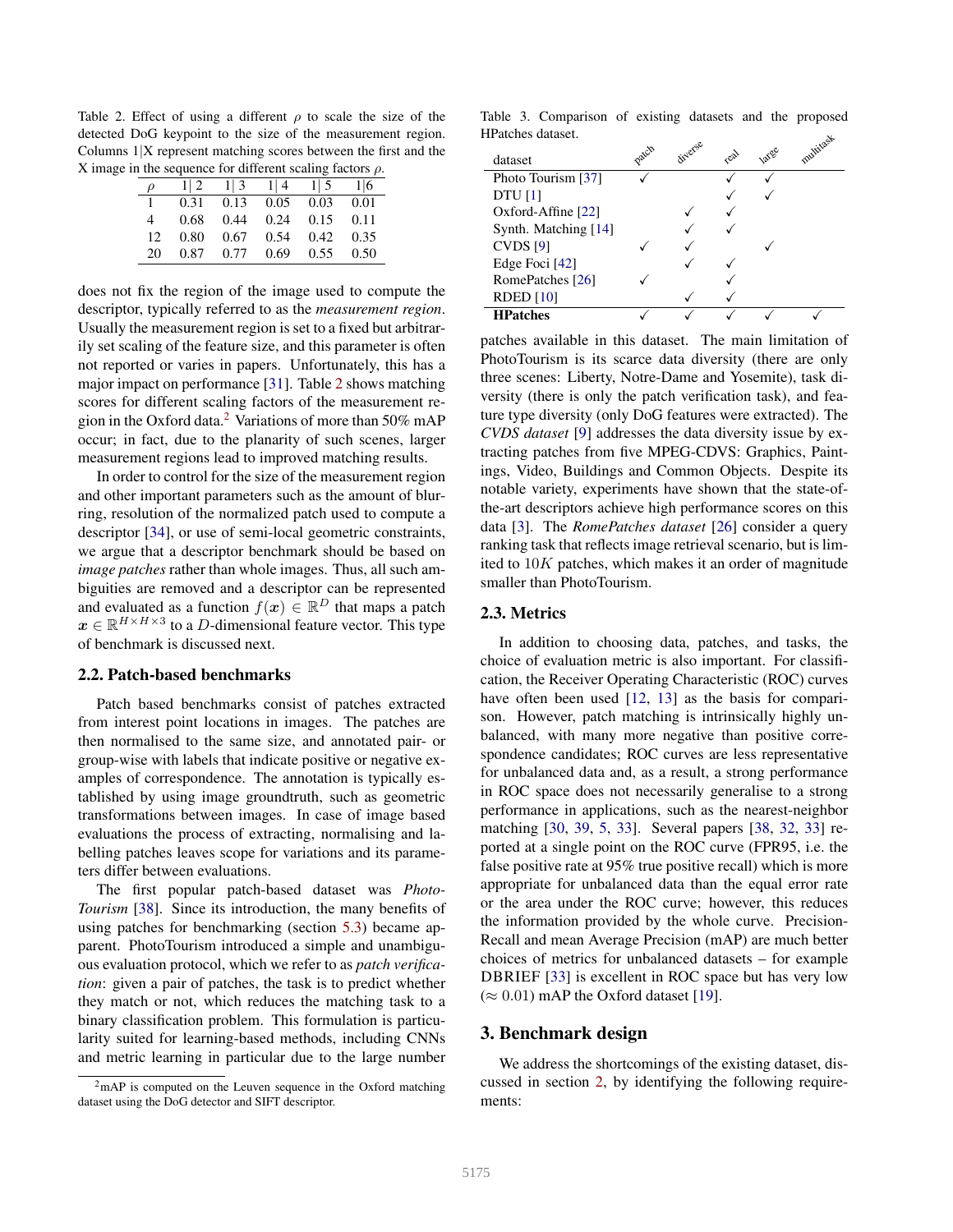

Figure 1. Examples of image sequences; note the diversity of scenes and nuisance factors, including viewpoint, illumination, focus, reflections and other changes.

- <span id="page-3-1"></span>• *Reproducible, patch-based*: descriptor evaluation should be done on patches to eliminate the detector relatedfactors. This leads to a standardisation across different works and makes results directly comparable.
- *Diverse*: representative of many different scenes and image capturing conditions.
- *Real*: real data have been found to be more challenging than a synthesized one due to nuisance factors that cannot be modelled in image transformations.
- *Large*: to allow accurate and stable evaluation, as well as to provide substantial training sets for learning based descriptors.
- *Multitask*: representative of several use cases, from matching image pairs to image retrieval. This allows cross-task comparison of descriptors performance within the same data.

Based on these desired properties, we introduce a new large-scale dataset of image sequences (section [4\)](#page-3-0) annotated with homographies. This is used to generate a patch-based benchmark suite for evaluating local image descriptors (section [5\)](#page-4-0). Table [3](#page-2-3) compares the proposed dataset to existing benchmarks in terms of the properties stated above.

## <span id="page-3-0"></span>4. Images and patches

Images are collected from various sources, including existing datasets. We have captured 51 sequences by a camera, 33 scenes are from [\[16\]](#page-8-28), 12 scenes from [\[1\]](#page-8-14), 5 scenes from [\[10\]](#page-8-22), 4 scenes from [\[22\]](#page-8-3), 2 scenes from [\[35\]](#page-8-29) and 1



<span id="page-3-3"></span>Figure 2. Example of the geometric noise visualized with the extracted patches for the EASY, HARD and TOUGH distributions.

scene from [\[40\]](#page-9-1). Some of the sequences are illustrated in fig. [1.](#page-3-1) In 57 scenes the main nuisance factors are photometric changes and the remaining 59 sequences show significant geometric deformations due to viewpoint change.

A sequence includes a reference image and 5 target images with varying photometric of geometric changes. The sequences are captured such that the geometric transformations between images can be well approximated by homographies from the reference image to each of the target images. The homographies are estimated following [\[22\]](#page-8-3).

Patches are extracted using the following protocol. Several scale invariant interest point detectors i.e. DoG, Hessian-Hessian and Harris-Laplace are used to extract features[3](#page-3-2) for scales larger than 1*.*6*px*, which give stable points. Near-duplicate regions are discarded based on their intersection-over-union (IoU) overlap (*>* 0*.*5) and one region per cluster is randomly retained. This keeps regions that overlap less than 0.5 IoU. Approximately 1,300 regions per image are then randomly selected.

For each sequence, patches are detected in the reference image and projected on the target images using the groundtruth homographies. This sidesteps the limitations of the detectors, which may fail to provide corresponding regions in every target images due to significant viewpoint or illumination variations. Furthermore, it allows to extract more patches thus better evaluate descriptors in such scenarios. Regions that are not fully contained in all target images are discarded. Hence, a set of corresponding patches contains one from each image in the sequence. In practice, when a detector extracts corresponding regions in different images, it does so with a certain amount of noise. In order

<span id="page-3-2"></span><sup>3</sup>VLFeat implementations of detectors are used.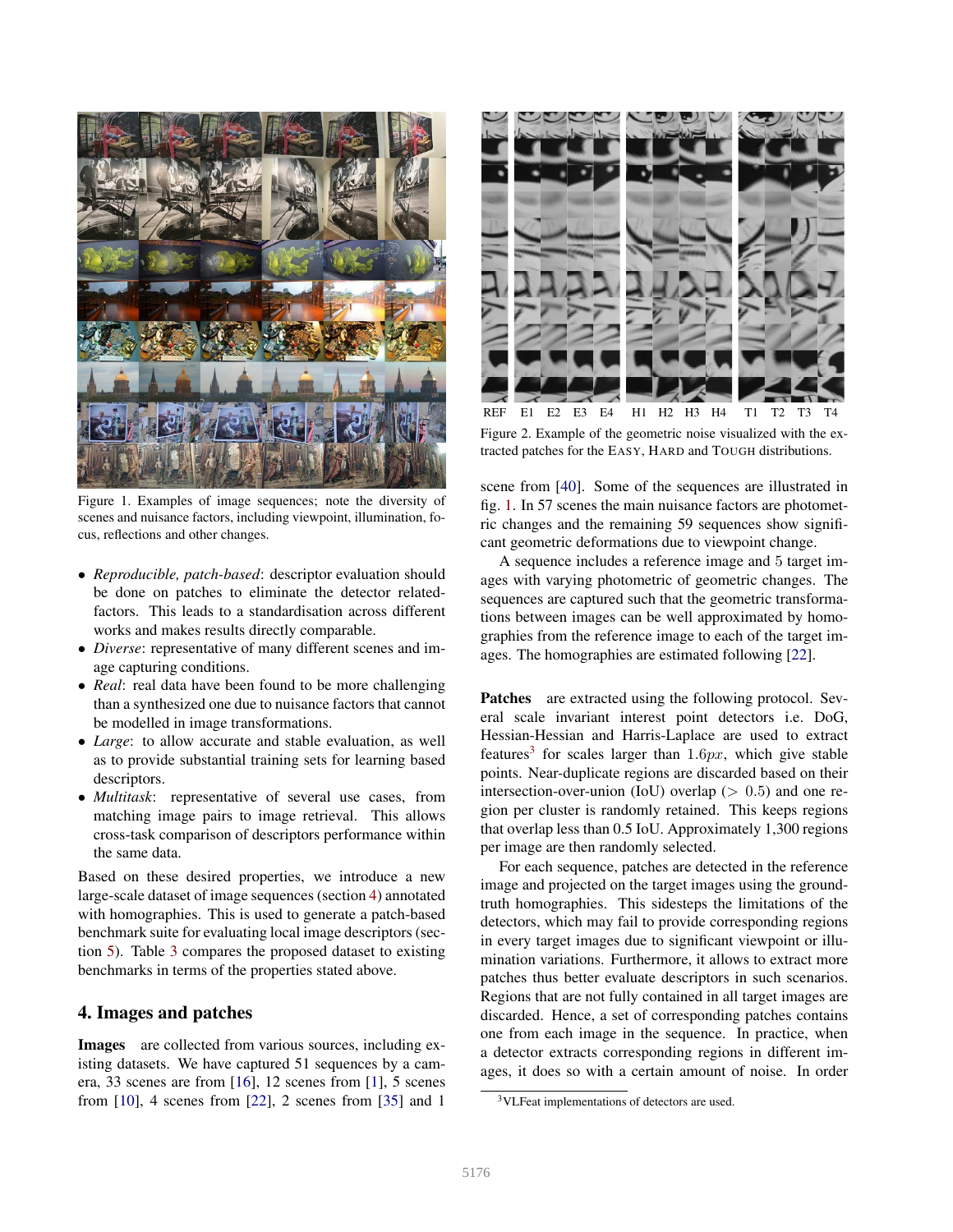

<span id="page-4-2"></span>Figure 3. The average overlap accuracy of Hessian and Hessian-Affine detector on the viewpoint sequences of the [\[23\]](#page-8-30). Line color encodes dataset and line style a detector. The selected overlaps of the EASY and HARD variants are visualised with a dotted line.

to simulate this noise, detections are perturbed using three settings: EASY, HARD and TOUGH. This is obtained by applying a random transformation  $T : \mathbb{R}^2 \to \mathbb{R}^2$  to the region before projection. Assuming that the region centre is the coordinate origin, the transformation includes rotation  $R(\theta)$  by angle  $\theta$ , anisotropic scaling by  $s/\sqrt{a}$  and  $s\sqrt{a}$ , and translation by  $[m t_x, m t_y]$ , thus the translation is proportional to the detection scale *m*. The transformation parameters are uniformly sampled from the intervals  $\theta \in [-\theta_{max}, \theta_{max}], t_x, t_y \in [-t_{max}, t_{max}], \log_2(s) \in$  $[-s_{max}, s_{max}]$ ,  $\log_2(a) \in [-a_{max}, a_{max}]$ , whose values for each setting are given in table [4.](#page-4-1) These settings reflect the typical overlap accuracy of the Hessian and Hessian-Affine detectors on Oxford matching benchmark. There, images in each sequence are sorted by increasing transformation, resulting in increased detector noise. Figure [3](#page-4-2) shows that the EASY, HARD, and TOUGH groups correspond to regions extracted in images 1-2, 3-4 and 5-6 of such sequences.

Table 4. Range of geometric noise distributions, in units of a patch scale.  $\mathbf{r}$ 

<span id="page-4-1"></span>

| Variant      | $\theta_{max}$ | $t_{max}$ | $s_{max}$ | $a_{max}$ |
|--------------|----------------|-----------|-----------|-----------|
| EASY         | $10^{\circ}$   | 0.15      | 0.15      | 0.2       |
| HARD         | $20^{\circ}$   | 0.3       | 0.3       | 0.4       |
| <b>TOUGH</b> | $30^\circ$     | 0.45      | 0.5       | 0.45      |

Detected regions are scaled with a factor of 5 (see section [2\)](#page-1-0). The smallest patch size in the reference image is  $16 \times 16$ px since only regions from detection scales above 1.6px are considered. In each region the dominant orientation angle is estimated using a histogram of gradient orientations [\[20\]](#page-8-0). Regions are rectified by normalizing the detected affine region to a circle using bilinear interpolation and extracting a square of  $65 \times 65$  pixels. Example of extracted patches are shown in fig. [2,](#page-3-3) where the effect of the increasing detector noise is clearly visible.

## <span id="page-4-0"></span>5. Benchmark tasks

In this section, we define the benchmark metrics, tasks and their evaluation protocols for: patch verification, image matching and patch retrieval.

The tasks are designed to imitate typical use cases of local descriptors. Patch verification (section [5.2\)](#page-4-3) is based on [\[38\]](#page-8-11) and measures the ability of a descriptor to classify whether two patches are extracted from the same measurement. Image matching (section [5.3\)](#page-5-1), inspired by [\[22\]](#page-8-3), tests to what extent a descriptor can correctly identify correspondences in two images. Finally, patch retrieval (section [5.4\)](#page-5-2) tests how well a descriptor can match a query patch to a pool of patches extracted from many images, including many distractors. This is a proxy to local feature based image indexing [\[27,](#page-8-31) [26\]](#page-8-21).

#### <span id="page-4-5"></span>5.1. Evaluation metrics

We first define the precision and recall evaluation metric used in HPatches. Let  $y = (y_1, ..., y_n) \in \{-1, 0, +1\}^n$ be labels of a ranked list of patches returned for a patch query, indicating negative, *to ignore*, and positive match, respectively. Then *precision* and *recall* at rank *i* are given by<sup>[4](#page-4-4)</sup>  $P_i(\mathbf{y}) = \sum_{k=1}^{i} [y_k] + \sum_{k=1}^{i} |y_k|$  and  $R_i(\mathbf{y}) =$  $\sum_{k=1}^{i} [y_k]_+ / \sum_{k=1}^{N} [y_k]_+$ ; the *average precision* (AP) is given by  $AP(y) = \sum_{k:y_k=+1} P_k(y) / \sum_{k=1}^{N} [y_k]_+$ . The main difference w.r.t. the standard definition of *P R* is the entries that can be ignored *i.e.*  $y_i = 0$  which will be used for retrieval task in section [5.4.](#page-5-2) In this case, let  $K \ge \sum_{k=1}^{N} [y_k]_+$  be the total number of positives; recall is computed as  $R_i(\mathbf{y}; K) = \sum_{k=1}^{i} [y_k]_+ / K$  and AP as  $AP(\mathbf{y}; K) = \sum_{k:y_k=+1} P_k/K$  which corresponds to truncated PR curves).

#### <span id="page-4-3"></span>5.2. Patch verification

In *patch verification* descriptors are used to classify whether two patches are in correspondence or not. The benchmark starts from a list  $P = ((\mathbf{x}_i, \mathbf{x}'_i, y_i), i =$  $1, \ldots, N$  of positive and negative patch pairs, where  $\mathbf{x}_i, \mathbf{x}'_i \in \mathbb{R}^{65 \times 65 \times 1}$  are patches and  $y_i = \pm 1$  is their label.

The dataset is used to evaluate a matching approach A that, given any two patches  $x_i$ ,  $x'_i$ , produces a confidence score  $s_i \in \mathbb{R}$  that the two patches correspond. The quality of the approach is measured as the average precision of the ranked patches, namely  $AP(y_{\pi_1}, \ldots, y_{\pi_N})$  where  $\pi$  is the permutation that sorts the scores in decreasing order (i.e.  $s_{\pi_1} \geq s_{\pi_2} \geq \cdots \geq s_{\pi_n}$ ) to apply the formulas from section [5.1.](#page-4-5)

The benchmark uses four sets of patch pairs extracted by varying the projection noise as discussed in section [4](#page-3-0) that is EASY, HARD or TOUGH as well as a set of negative pairs that are either sampled from images within the same sequence or from different sequences. The overall performance of the method  $A$  is then computed as the mean AP for the six patch sets. In total, we generate  $2 \times 10^5$  positive pairs and  $1 \times 10^6$  negative pairs per a set.

<span id="page-4-4"></span><sup>&</sup>lt;sup>4</sup>Here  $[z]_+ = \max\{0, z\}.$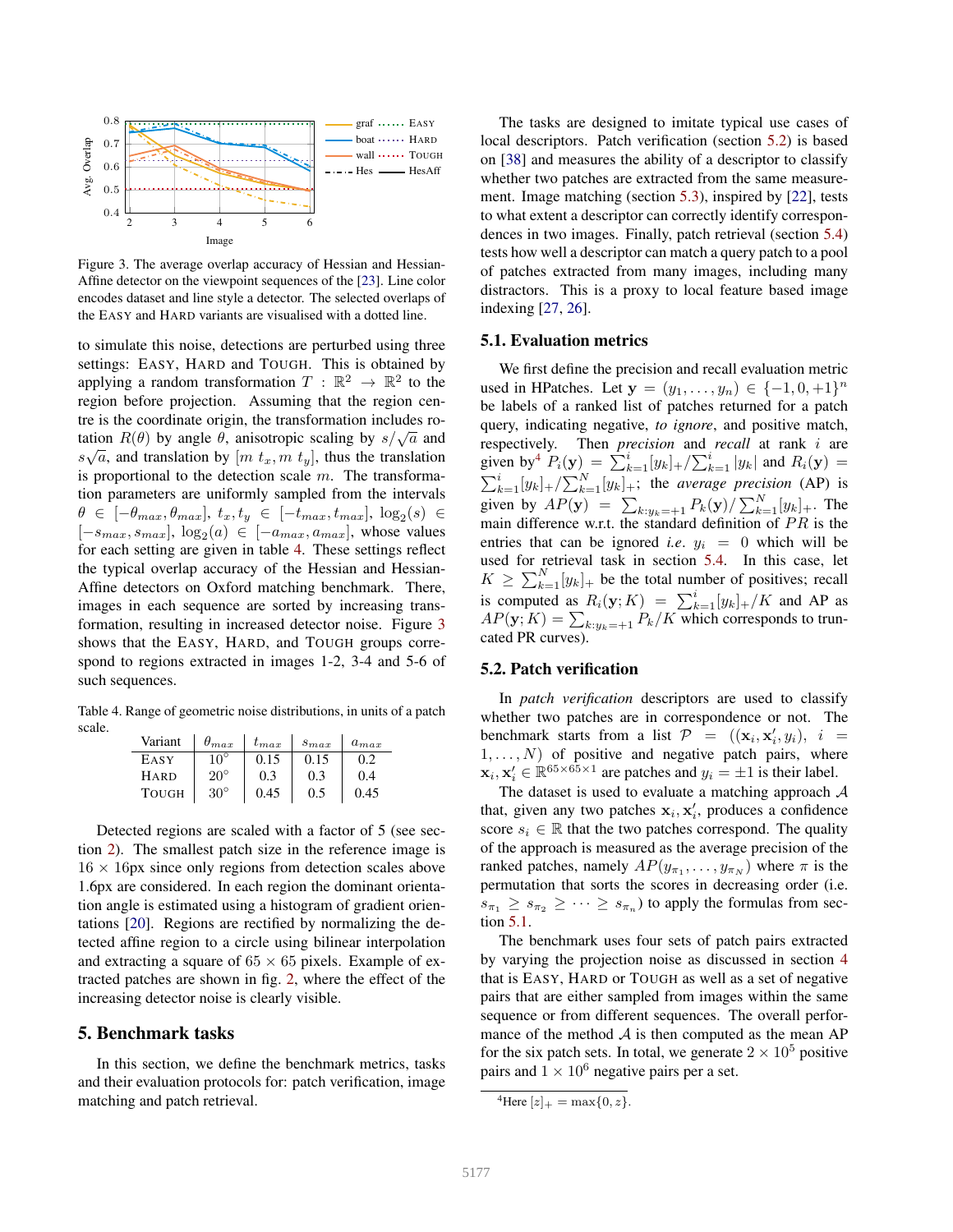Note that the benchmark only requires scores *s<sup>i</sup>* computed by the algorithm  $A$ ; in particular, this unifies the evaluation of a descriptor with a custom similarity metric, including a learned one.

This evaluation protocol is similar to [\[38\]](#page-8-11). However, whereas the ROC [\[13\]](#page-8-25) is used there, AP is preferred here [\[30\]](#page-8-26) since the dataset is highly unbalanced, with the vast majority  $(10^6)$  of patch pairs being negative. The latter is more representative of typical matching scenarios.

#### <span id="page-5-1"></span>5.3. Image matching

In *image matching*, descriptors are used to match patches from a reference image to a target one. In this task an image is a collection of *N* patches  $L_k = (\mathbf{x}_{ik}, i = 1, \dots, N)$ . Consider a pair of images  $\mathcal{D} = (L_0, L_1)$ , where  $L_0$  is the reference and  $L_1$  the target. Thus, after matching,  $\mathbf{x}_{i0}$  is in correspondence with **x***i*1.

The pair  $D$  is used to evaluate an algorithm  $A$  that, given a reference patch  $\mathbf{x}_{i0} \in L_0$ , determines the index  $\sigma_i \in$  $\{1, \ldots, N\}$  of the best matching patch  $\mathbf{x}_{\sigma_i 1} \in L_1$ , as well as the corresponding confidence score  $s_i \in \mathbb{R}$ . Then, the benchmark labels the assignment  $\sigma_i$  as  $y_i = 2[\sigma_i \stackrel{\text{?}}{=} i] - 1$ , and computes  $AP(y_{\pi_1}, \ldots, y_{\pi_N}; N)$ , where  $\pi$  is the permutation that sorts the scores in decreasing order (note that the number of positive results is fixed to *N*; see section [5.1\)](#page-4-5).

We group sequences based on whether they vary by viewpoint or illumination and each group is instantiated with EASY, HARD and TOUGH patches. The overall performance of an algorithm  $A$  is computed as the mean AP for all such image pairs and variants.

Note that the benchmark only requires the indexes  $\sigma_i$  and the scores  $s_i$  computed by the algorithm  $A$  for each image pair D. Typically, these can be computed by extracting patch descriptors and comparing with a similarity metric.

This evaluation protocol is designed to closely resemble the one from [\[22\]](#page-8-3). A notable difference is that, since the patch datasets are constructed in such a way that each reference patch has a corresponding patch in each target image, the maximum recall is always 100%. Note also that, similarly to the verification task, the benchmark evaluates the combined performance of the descriptor and similarity score provided by the tested algorithm.

## <span id="page-5-2"></span>5.4. Patch retrieval

In *patch retrieval* descriptors are used to find patch correspondences in a large collection of patches, a large portion of which are distractors, extracted from confounder images. Consider a collection  $P = (\mathbf{x}_0, (\mathbf{x}_i, y_i), i = 1, ..., N)$  consisting of a query patch  $x_0$ , extracted from a reference image  $L_0$ , and all patches from images  $L_k, k = 1, \ldots, K$  in the same sequence (matching images), as well as many confounder images.

<span id="page-5-3"></span>Table 5. Basic properties of the selected descriptors. For binary descriptors, the dimensionality is in bits (\*), otherwise in number of single precision floats. The computational efficiency is measured in thousands of descriptors extracted per second.

| Descr.          | MST | <b>RESZ</b> | ⊟              | 능<br>$\sim$    | 囸<br>≅            |    |                                   | $\Omega$          | $\omega$<br>S <sub>2</sub> | <b>DESC</b>  |    |                 |
|-----------------|-----|-------------|----------------|----------------|-------------------|----|-----------------------------------|-------------------|----------------------------|--------------|----|-----------------|
| Dims            |     |             |                |                | 2 36 128 128 *256 |    | $*256$ $*256$ 256 512 128 128 128 |                   |                            |              |    |                 |
| Patch Sz        |     | 65 65       | 65             | 65             | 32                | 32 | 32                                | 64                | 64                         | 64           | 32 | 32              |
| Speed CPU $ 67$ |     | 3           | $\overline{2}$ | $\overline{2}$ | 333               | 2  | 333                               | $0.3 \t0.2 \t0.1$ |                            |              |    | $0.6 \quad 0.6$ |
| Speed GPU       |     |             |                |                |                   |    |                                   | 10                |                            | $5\quad 2.3$ | 83 | 83              |

In the retrieval protocol, a patch  $x_i$  is given a positive label  $y_i = +1$  if it corresponds to the query patch  $x_0$ , and negative  $y_i = -1$  otherwise. Since there is exactly one corresponding patch in each image  $L_k$  of the same sequence, there are exactly  $K$  positive patches in  $D$ . However, retrieved patches  $\mathbf{x}_i$  that do not correspond to the query patch  $x_0$  but at least belong to a matching image  $L_k$  are ignored  $(y_i = 0)$ . The idea is that such patches are not detrimental for the purpose of retrieving the correct image, and such innocuous errors may occur frequently in the case of repeated structures in images.

The collection  $P$  is used to evaluate an algorithm  $\mathcal A$  that assigns to each patch  $\mathbf{x}_i$  a confidence score  $s_i \in \mathbb{R}$  that the patch matches the query  $x_0$ . The benchmark then returns  $AP(y_{\pi_1}, \ldots, y_{\pi_N}; K)$ , where  $\pi$  is the permutation that sorts the scores in decreasing order.

The benchmark extracts  $1 \times 10^4$  collections  $P$ , each corresponding to different query patch  $x_0$  and its corresponding 5 patches as well as  $2 \times 10^4$  distractors randomly selected from all sequences. Furthermore, there are three variants instantiated for EASY, HARD and TOUGH. The overall performance of an algorithm  $A$  is computed as the mean AP for all such collections and their variants.

The design of this benchmark is inspired by classical image retrieval systems such as [\[27,](#page-8-31) [28,](#page-8-32) [26\]](#page-8-21), which use patches and their descriptors as entries in image indexes. A similar evaluation may be performed by using the PhotoTourism dataset, which includes  $\sim 100K$  small sets of corresponding patches. Unfortunately, since these small sets are not maximal, it is not possible to know that a patch *does not* have a correct correspondence without the ground truth, which makes the evaluation noisy.

#### <span id="page-5-0"></span>6. Experimental results

In this section we evaluate local descriptors with the newly introduced benchmark and discuss the results in relation to the literature.

#### 6.1. Descriptors

We evaluate the following descriptors, summarized in ta-ble [5.](#page-5-3) We include two **baselines**: MSTD,  $[\mu, \sigma]$  which is the average  $\mu$  and standard deviation  $\sigma$  of the patch, and RESZ, the vector obtained by resizing the patch to  $6 \times 6$  pix-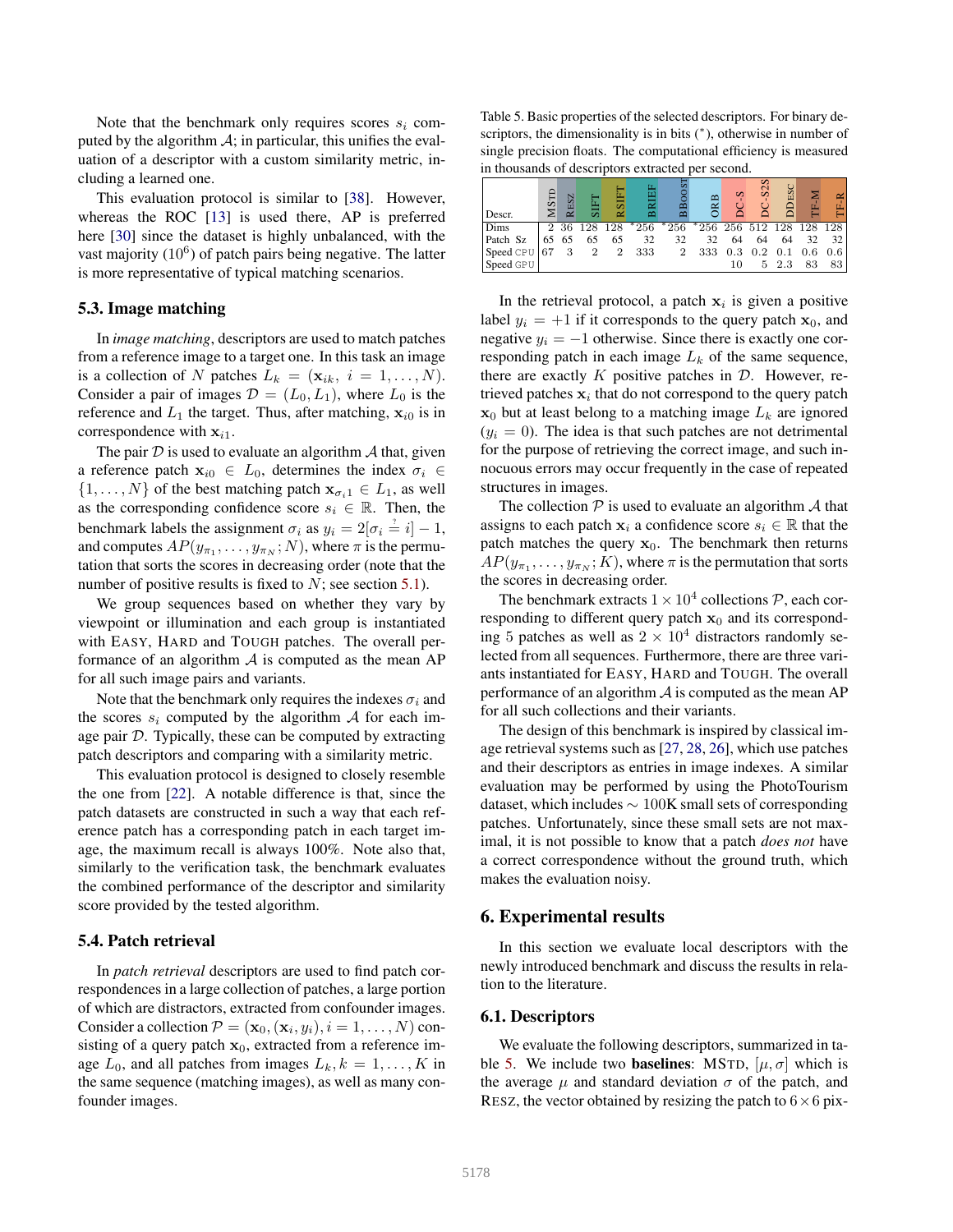els and normalizing it by subtracting  $\mu$  and dividing by  $\sigma$ . For SIFT-based descriptors we include SIFT [\[20\]](#page-8-0) and its variant RSIFT [\[2\]](#page-8-33). From the family of binary descriptors we test BRIEF [\[8\]](#page-8-34), based on randomised intensity comparison, ORB [\[29\]](#page-8-9), that uses uncorrelated binary tests, and BBOOST [\[32\]](#page-8-2), where binary tests are selected using boosting. Finally, we evaluate several recent deep descriptors including the siamese variants of DeepCompare [\[41\]](#page-9-2) (DC-S, DC-S2S) with one and two stream CNN architectures for one or two patch crops, DeepDesc [\[30\]](#page-8-26) (DDESC), which exploits hard-negative mining, and the TFeat *margin\** (TF-M) and *ratio\** (TF-R) of the TFeat descriptor [\[4\]](#page-8-13), based on shallow convolutional networks, triplet learning constraints and fast hard negative mining. All the learning based descriptors were trained on PhotoTourism data, which is different from our new benchmark.

It has been shown in [\[2,](#page-8-33) [7,](#page-8-35) [17\]](#page-8-36) that descriptor normalisation often substantially improves the performance. Thus, we also include post-processed variants of selected descriptors by applying ZCA whitening [\[6,](#page-8-37) p. 299-300] with clipped eigen values [\[15\]](#page-8-38) followed by power law normalisation [\[2\]](#page-8-33) and L2 normalization. ZCA projection is computed on a subset of the dataset (note that ZCA is unsupervised). The threshold for eigen clipping is estimated for each descriptor separately to maximise its performance on a subset of the dataset. The normalisation is not used for trivial baselines and for the binary descriptors.

Table [5](#page-5-3) shows the dimensionality, size of the measurement region in pixels, and extraction time of each descriptor. DeepCompare [\[41\]](#page-9-2) variants have the highest dimensionality of 256 and 512, otherwise the other real value descriptors are of 128 dimensions except MSTD and RESZ. All binary descriptors are of 256 bits. In terms of speed, the binary descriptors BRIEF and ORB are 4 times faster than the most efficient CNN based features *i.e*.TF-. Other descriptors are at least an order of magnitude slower. Note that MSTD and RESZ are implemented in Matlab therefore their efficiency should be interpreted with caution.

## <span id="page-6-0"></span>6.2. Results

The descriptors are evaluated on three benchmark tasks: patch verification, image matching, and patch retrieval, as defined in section [5.](#page-4-0) In all plots in fig. [4,](#page-7-0) the colour of the marker indicates the amount of geometric noise, i.e. EASY, HARD, and TOUGH, as discussed in section [4.](#page-3-0) There are two variants of the experimental settings for each task, as explained in the discussion below, and the type of the marker corresponds to the experimental settings. The bars are the means of the six runs given by three variants of noise with two additional settings each. Dashed bar borders and + indicate ZCA projected and normalised features.

Verification. ZCA projected and normalized +TF-R, +DC-S2S, are closely followed by other TF-, +DDESC and +DC-S, with slightly lower scores for post processed SIFT and binary descriptors. The post processing gives a significant boost to DC- as well as SIFT but a smaller improvements to TF- based descriptors. Good performance of CNN features is expected as such descriptors are optimized together with their distance metric to perform well in the verification task. The experiment was run for negative pairs formed by patches from the same sequence SAMESEQ and from different sequences DIFFSEQ. The ones from SAME-SEQ are considered more challenging as the textures in different parts of the image are often similar. In fact the results are consistently lower for SAMESEQ. This shows that, not only the noise in positive data poses a challenge, but the performance can also vary depending on what source the negative examples come from.

Matching. The ranking of descriptors changes for this task. Although normalized +DDESC still performs well, surprisingly, +RSIFT comes in front of other descriptors. +TFalso give good matching performance. Overall mAP scores are much lower than for the verification task as the ratio of positive to negative examples is significantly lower here and all the negative ones come from the same sequence. Also the gap between SIFT and deep descriptors is narrow compared to the verification. Another interesting observation is that the results for sequences with photometric changes (ILLUM) are consistently lower than for the viewpoint change (VIEWPT). This is different to what was observed in evaluations on Oxford data [\[22\]](#page-8-3). It seems that more progress has been made on geometric invariance in contrast to the robustness to photometric changes. The proposed HPatches dataset includes many sequences with extreme illumination changes.

Retrieval. Top performers in the retrieval scenario are the same as for matching. In particular, SIFT variants are close behind +DDESC. The overall performance is slightly better compared to matching which can again be explained by distractors originating from the same sequence in matching and different sequences in retrieval.

Multitask. There are several interesting observations across the tasks. First, the ranking of the descriptors changes, which confirms that multiple evaluation metrics are needed. Second, SIFT variants, especially when followed by normalisation, perform very well. In fact, +RSIFT is the second-best descriptor in both image matching and patch retrieval. MSTD gives good scores on verification but completely fails for matching and retrieval, as both rely on nearest neighbour matching. Good performance on verification clearly does not generalise well to the other tasks, which much better reflect the practical applications of descriptors. This further highlights the need for using a multitask benchmark to complement training and testing on PhotoTourism, which is done in vast majority of recent papers and is similar to the verification task here. The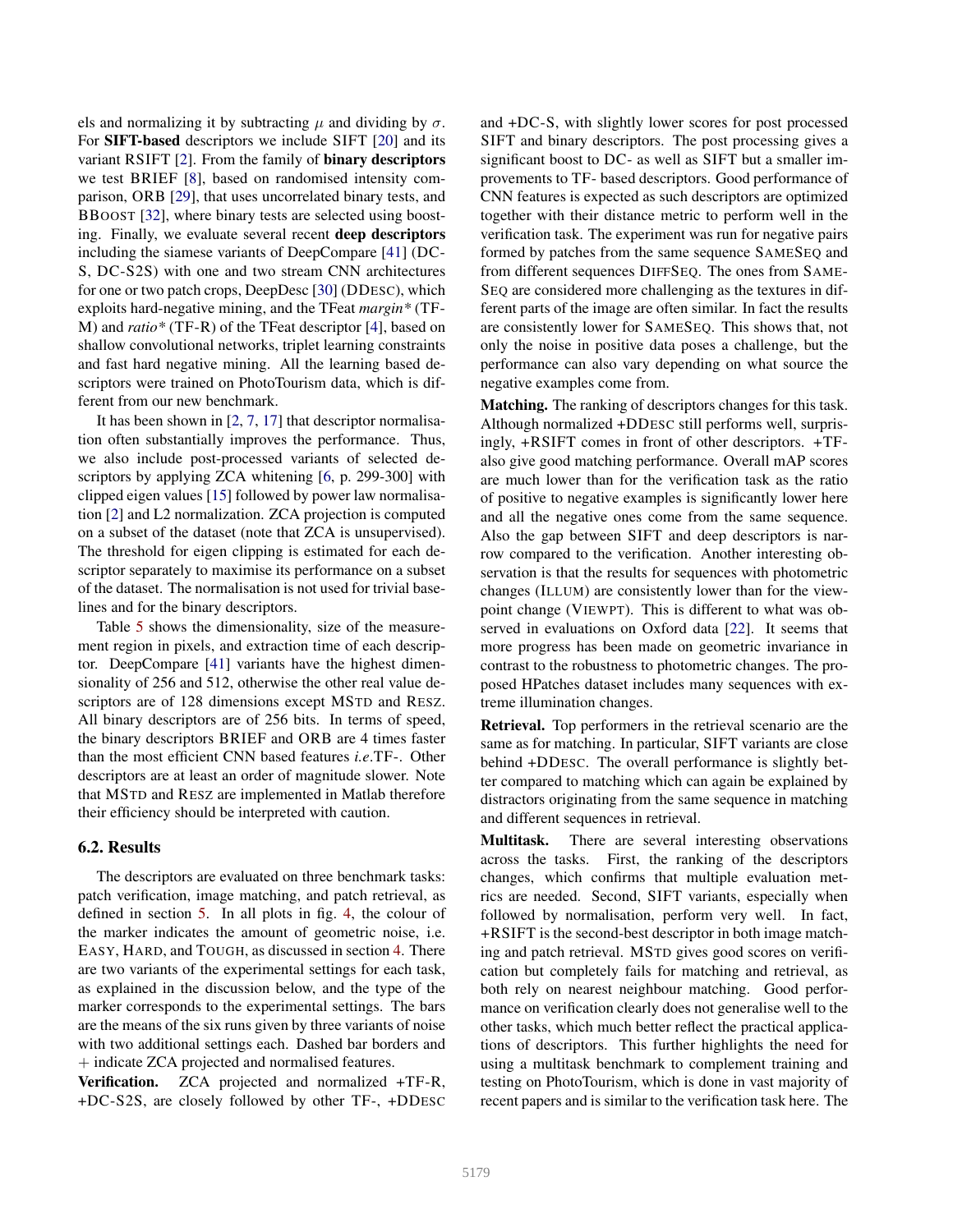

<span id="page-7-0"></span>Figure 4. Verification, matching and retrieval results. Colour of the marker indicates EASY, HARD, and TOUGH noise. The type of the marker corresponds to the variants of the experimental settings (see section [6.2\)](#page-6-0). Bar is a mean of the 6 variants of each task. Dashed bar borders and + indicate ZCA projected and normalised features.

difference in performance for EASY and TOUGH geometric distortions, as well as for the illumination changes, is up to 30%, which shows there is still scope for improvement in both areas.

The performance of deep descriptors and SIFT varies across the tasks although +DDESC [\[30\]](#page-8-26) is close to the top scores in each category, however it is the slowest to calculate. In matching and retrieval, ZCA and normalisation bring the performance of SIFT to the top level. Compared to some deep descriptors, SIFT seems less robust to high degrees of geometric noise, with large spread for EASY and TOUGH benchmarks. This is especially evident on the patch verification task, where SIFT is outperformed by most of the other descriptors for the TOUGH data.

The binary descriptors are outperformed by the original SIFT by a large margin for the image matching and patch retrieval task in particular, which may be due to its discriminative power and better robustness to the geometric noise. The binary descriptors are competitive only for the patch verification task. However, the binary descriptors have other advantages, such as compactness and speed, so they may still be the best choice in applications where accuracy is less important than speed. Also +TF perform relatively well, in particular when considering their efficiency.

Post-processing normalisation, in particular square root, has a significant effect. For most of the descriptors, the normalised features perform much better than the original ones.

Finally, patch verification achieves on average much higher mAP score compared to the other tasks. This can be seen mainly from the relatively good performance of the trivial MSTD descriptor. This confirms that patch verification task is insufficient on its own and other tasks are crucial in descriptor evaluation.

## 7. Conclusions

With the advent of deep learning, the development of novel and more powerful local descriptors has accelerated tremendously. However, as we have shown in this paper, the benchmarks commonly used for evaluating such descriptors are inadequate, making comparisons unreliable. In the long run, this is likely to be detrimental to further research. In order to address this problem, we have introduced HPatches, a new public benchmark for local descriptors. The new benchmark is patch-based, removing many of the ambiguities that plagued the existing image-based benchmarks and favouring rigorous, reproducible, and large scale experimentation. This benchmark also improves on the limited data and task diversity present in other datasets, by considering many different scene and visual effects types, as well as three benchmark tasks close to practical applications of descriptors.

Despite the multitask complexity of our benchmark suite, using the evaluation is easy as we provide opensource implementation of the protocols which can be used with minimal effort. HPatches can supersede datasets such as PhotoTourism and the older but still frequently used Oxford matching dataset, addressing their shortcomings and providing a valuable tool for researchers interested in local descriptors.

Acknowledgements Karel Lenc is supported by ERC 677195-IDIU and Vassileios Balntas is supported by FACER2VM EPSRC EP/N007743/1. We would like to thank Giorgos Tolias for help with descriptor normalisation.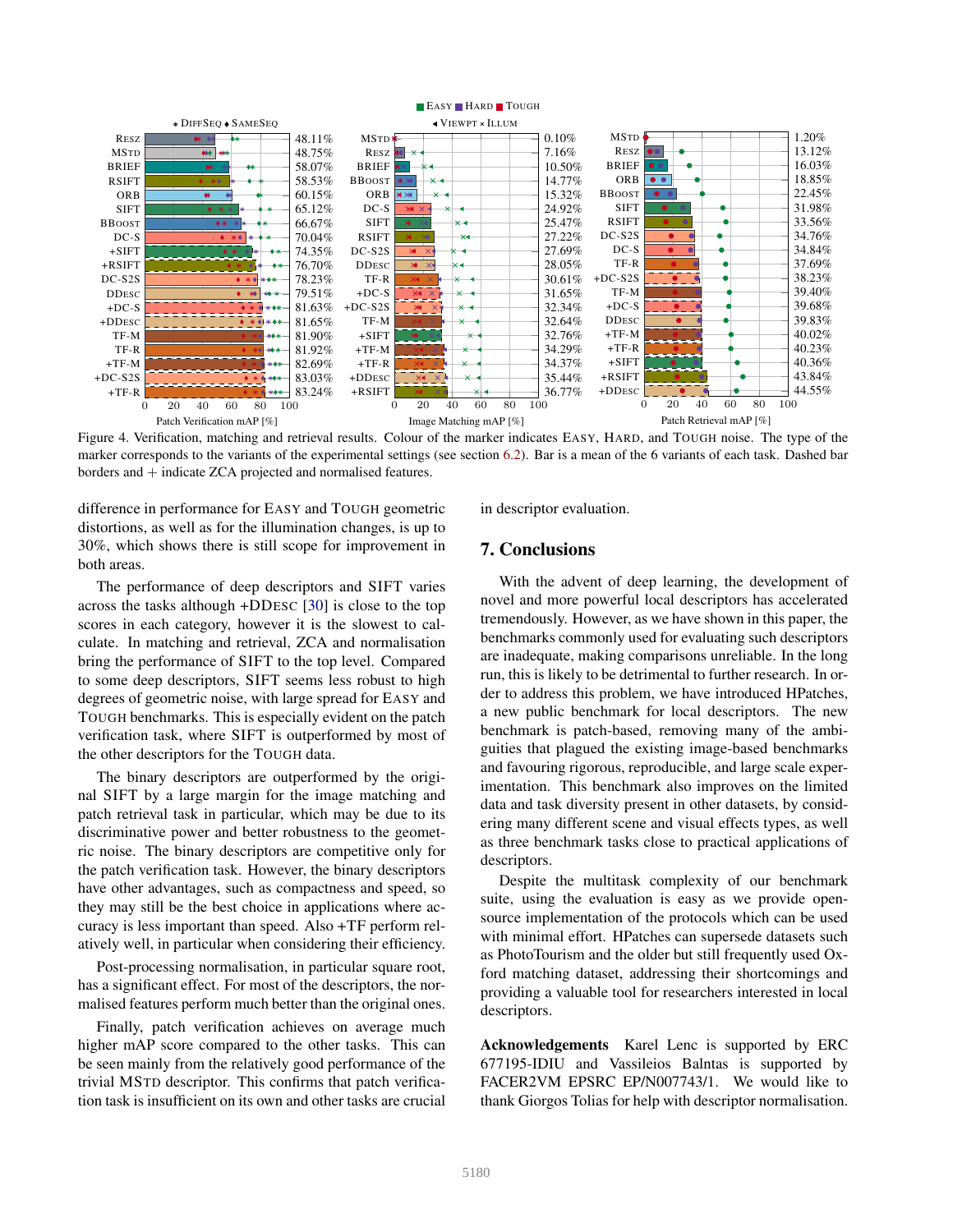## References

- <span id="page-8-14"></span>[1] H. Aanæs, A. L. Dahl, and K. S. Pedersen. Interesting interest points. *IJCV*, 97(1):18–35, 2012.
- <span id="page-8-33"></span>[2] R. Arandjelović and A. Zisserman. Three things everyone should know to improve object retrieval. In *Proc. CVPR*, pages 2911–2918, 2012.
- <span id="page-8-23"></span>[3] V. Balntas. *Efficient learning of local image descriptors*. PhD thesis, University of Surrey, 2016.
- <span id="page-8-13"></span>[4] V. Balntas, E. Riba, D. Ponsa, and K. Mikolajczyk. Learning local feature descriptors with triplets and shallow convolutional neural networks. *Proc. BMVC*, 2016.
- <span id="page-8-10"></span>[5] V. Balntas, L. Tang, and K. Mikolajczyk. BOLD - binary online learned descriptor for efficient image matching. In *Proc. CVPR*, 2015.
- <span id="page-8-37"></span>[6] C. M. Bishop. *Neural networks for pattern recognition*. Oxford university press, 1995.
- <span id="page-8-35"></span>[7] A. Bursuc, G. Tolias, and H. Jégou. Kernel local descriptors with implicit rotation matching. In *ACM ICMR*, pages 595– 598, 2015.
- <span id="page-8-34"></span>[8] M. Calonder, V. Lepetit, C. Strecha, and P. Fua. BRIEF: Binary robust independent elementary features. In *Proc. ECCV*, pages 778–792, 2010.
- <span id="page-8-20"></span>[9] V. Chandrasekhar, G. Takacs, D. M. Chen, S. S. Tsai, M. Makar, and B. Girod. Feature matching performance of compact descriptors for visual search. In *Proc. Data Compression Conference*, pages 3–12, 2014.
- <span id="page-8-22"></span>[10] K. Cordes, B. Rosenhahn, and J. Ostermann. Increasing the accuracy of feature evaluation benchmarks using differential evolution. In *Proc. SDE*, pages 1–8, 2011.
- <span id="page-8-15"></span>[11] K. Cordes, B. Rosenhahn, and J. Ostermann. High-resolution feature evaluation benchmark. In *Proc. CAIP*, pages 327– 334, 2013.
- <span id="page-8-24"></span>[12] J. Davis and M. Goadrich. The relationship between precision-recall and roc curves. In *Proc. ICML*, pages 233– 240, 2006.
- <span id="page-8-25"></span>[13] T. Fawcett. Roc graphs: Notes and practical considerations for researchers. 2004.
- <span id="page-8-12"></span>[14] P. Fischer, A. Dosovitskiy, and T. Brox. Descriptor matching with convolutional neural networks: a comparison to sift. *arXiv preprint arXiv:1405.5769*, 2014.
- <span id="page-8-38"></span>[15] G. Hua, M. Brown, and S. Winder. Discriminant embedding for local image descriptors. In *Proc. ICCV*, pages 1–8, 2007.
- <span id="page-8-28"></span>[16] N. Jacobs, N. Roman, and R. Pless. Consistent temporal variations in many outdoor scenes. In *Proc. CVPR*, pages 1–6, 2007.
- <span id="page-8-36"></span>[17] Y. Ke and R. Sukthankar. PCA-SIFT: A more distinctive representation for local image descriptors. In *Proc. CVPR*, volume 2, pages II–506, 2004.
- <span id="page-8-7"></span>[18] S. Leutenegger, M. Chli, and R. Y. Siegwart. BRISK: Binary robust invariant scalable keypoints. In *Proc. ICCV*, pages 2548–2555, 2011.
- <span id="page-8-8"></span>[19] G. Levi and T. Hassner. LATCH: learned arrangements of three patch codes. In *Winter Conference on Applications of Computer Vision (WACV)*, 2016.
- <span id="page-8-0"></span>[20] D. G. Lowe. Object recognition from local scale-invariant features. In *Proc. ICCV*, volume 2, pages 1150–1157, 1999.
- <span id="page-8-1"></span>[21] K. Mikolajczyk and J. Matas. Improving descriptors for fast tree matching by optimal linear projection. In *Proc. ICCV*, 2007.
- <span id="page-8-3"></span>[22] K. Mikolajczyk and C. Schmid. A performance evaluation of local descriptors. *IEEE PAMI*, 27(10):1615–1630, 2005.
- <span id="page-8-30"></span>[23] K. Mikolajczyk, T. Tuytelaars, C. Schmid, A. Zisserman, J. Matas, F. Schaffalitzky, T. Kadir, and L. Van Gool. A comparison of affine region detectors. *IJCV*, 65(1-2):43–72, 2005.
- <span id="page-8-4"></span>[24] O. Miksik and K. Mikolajczyk. Evaluation of local detectors and descriptors for fast feature matching. In *Proc. ICPR*, pages 2681–2684, 2012.
- <span id="page-8-16"></span>[25] D. Mishkin, J. Matas, M. Perdoch, and K. Lenc. Wxbs: Wide baseline stereo generalizations. In *Proc. BMVC*, pages 12.1– 12.12, 2015.
- <span id="page-8-21"></span>[26] M. Paulin, M. Douze, Z. Harchaoui, J. Mairal, F. Perronin, and C. Schmid. Local convolutional features with unsupervised training for image retrieval. In *Proc. ICCV*, pages 91– 99, 2015.
- <span id="page-8-31"></span>[27] J. Philbin, O. Chum, M. Isard, J. Sivic, and A. Zisserman. Object retrieval with large vocabularies and fast spatial matching. In *Proc. ICCV*, pages 1–8, 2007.
- <span id="page-8-32"></span>[28] J. Philbin, O. Chum, M. Isard, J. Sivic, and A. Zisserman. Lost in quantization: Improving particular object retrieval in large scale image databases. In *Proc. CVPR*, pages 1–8, 2008.
- <span id="page-8-9"></span>[29] E. Rublee, V. Rabaud, K. Konolige, and G. Bradski. ORB: An efficient alternative to SIFT or SURF. In *Proc. ICCV*, pages 2564–2571, 2011.
- <span id="page-8-26"></span>[30] E. Simo-Serra, E. Trulls, L. Ferraz, I. Kokkinos, P. Fua, and F. Moreno-Noguer. Discriminative learning of deep convolutional feature point descriptors. *Proc. ICCV*, 2015.
- <span id="page-8-17"></span>[31] K. Simonyan, A. Vedaldi, and A. Zisserman. Learning local feature descriptors using convex optimisation. *IEEE PAMI*, 36(8):1573–1585, 2014.
- <span id="page-8-2"></span>[32] T. Trzcinski, M. Christoudias, and V. Lepetit. Learning image descriptors with boosting. *IEEE PAMI*, 37(3):597–610, 2015.
- <span id="page-8-27"></span>[33] T. Trzcinski and V. Lepetit. Efficient discriminative projections for compact binary descriptors. In *Proc. ECCV*, pages 228–242, 2012.
- <span id="page-8-18"></span>[34] A. Vedaldi and B. Fulkerson. VLFeat: An open and portable library of computer vision algorithms. [http://www.vlfeat.](http://www.vlfeat.org/) [org/,](http://www.vlfeat.org/) 2008.
- <span id="page-8-29"></span>[35] V. Vonikakis, D. Chrysostomou, R. Kouskouridas, and A. Gasteratos. Improving the robustness in feature detection by local contrast enhancement. In *Proc. IST*, pages 158–163, 2012.
- <span id="page-8-5"></span>[36] Z. Wang, B. Fan, and F. Wu. Local intensity order pattern for feature description. In *Proc. ICCV*.
- <span id="page-8-19"></span>[37] S. Winder and M. Brown. Learning local image descriptors. In *Proc. CVPR*, 2007.
- <span id="page-8-11"></span>[38] S. Winder, G. Hua, and M. Brown. Picking the best daisy. In *Proc. CVPR*, 2009.
- <span id="page-8-6"></span>[39] T.-Y. Yang, Y.-Y. Lin, and Y.-Y. Chuang. Accumulated stability voting: A robust descriptor from descriptors of multiple scales. In *Proc. CVPR*, pages 327–335, 2016.